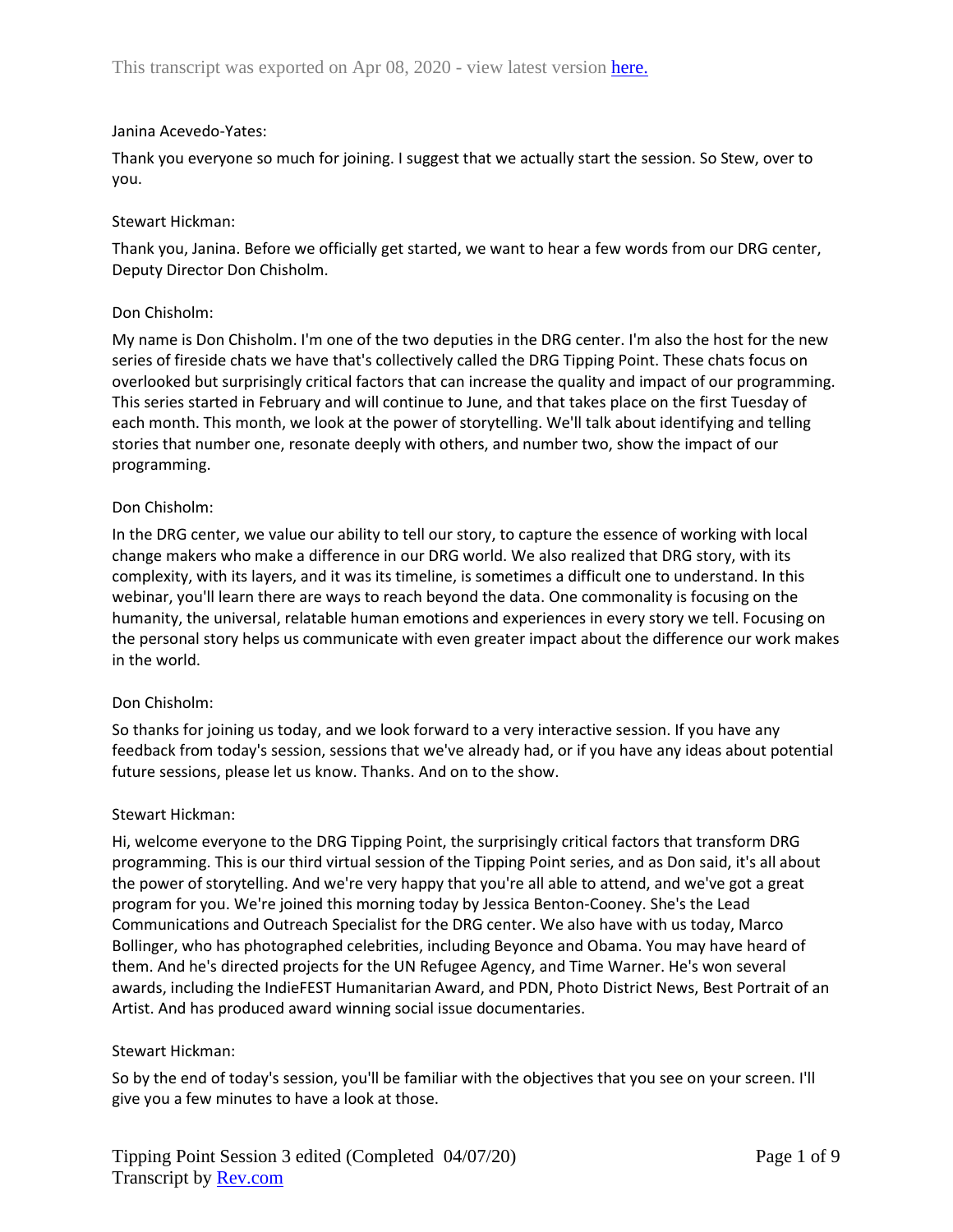## Stewart Hickman:

Okay. So images and stories impact our lives every day. And our experts today will help us understand how storytelling catches our attention and grabs our emotion, motivates us in our actions, and why it's important to the work that we do in international development. So to remind our listeners that a tipping point is a surprisingly critical factor that transforms or has the potential to transform DRG programming. And so I want to ask Jessica, how is storytelling a tipping point in terms of development work?

### Jessica Benton-Cooney:

Thanks, Stew, for the question. And first, good morning everyone. I'm really excited to be here. This is my favorite topic, and I truly believe in the power of storytelling, because when it's really, truly done well, we can inspire our audience and tap into the innate need that everybody has to be a part of something that's bigger than themselves. And the point of DRG storytelling is to truly understand and communicate the achievements of the citizens in the countries that we're working in, which then generates support for our DRG programming.

### Stewart Hickman:

That's fabulous. And can you give us a few examples of good stories, of what to look for in the USAID context?

### Jessica Benton-Cooney:

Well, there's many ways to tell a story, but we have found at USAID that one of the most effective ways is to use what we call the s/hero narrative. And this is because research has always shown us that humans are inspired to care more about a topic when they can make an emotional connection with that issue. Essentially, it's using in a singular person's story that's going to pull at the emotional heartstrings, and this is what's going to move behavior and move attitude.

#### Jessica Benton-Cooney:

So essentially as you can see on your screen, the definition of a s/hero narrative, and we like to make sure that it includes men and women, this is the focus on an individual or community that faces an adversity and overcomes it, often with the help of a tool, or what we call helpers. And we're going to get into that in just a minute. But this could be the development intervention and our work. And just to kind of get the brainstorm and going here, I wanted to ask the room if they had any ideas of what DRG heroes are, and their work, and in their programming. And you can go ahead and chat it into the box if you'd like.

#### Jessica Benton-Cooney:

Human rights champions. Thank you, Barb. Program learning, Kevin Gash. Tracy, journalists. Journalists, whistleblowers. Tina, thank you. Alae, civil society organizations. Ajit, trafficking survivors. Tracy, government change makers. Innovators. The female entrepreneurs. Community women leaders. Civil society leaders. Local communities. Nelson Mandela. Empowered underrepresented groups.

#### Jessica Benton-Cooney:

Wow, you guys have a lot of ideas? Reform minded elected official. Human rights defenders.

## Stewart Hickman: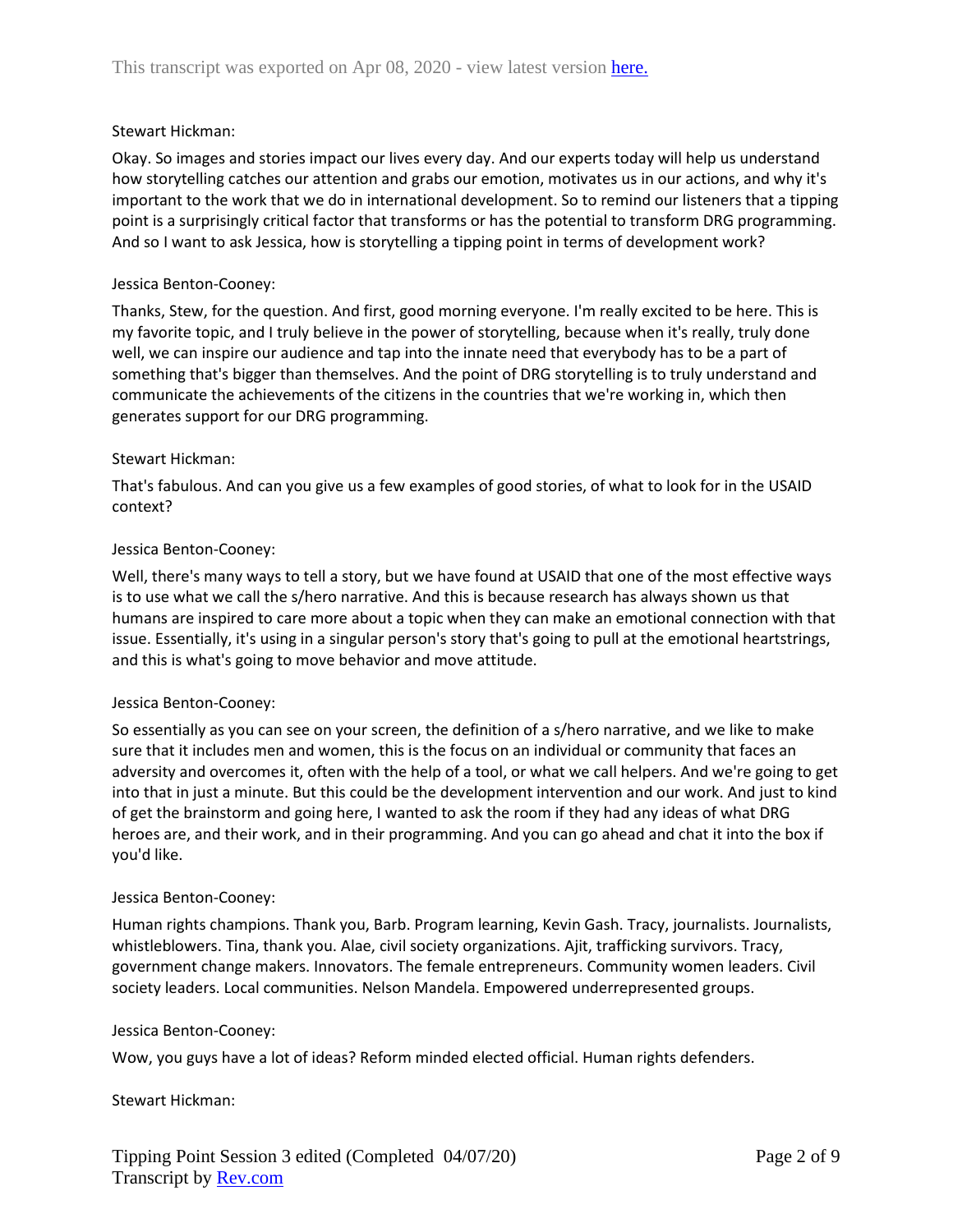So these are like groups of s/heroes, and there are any number of individuals in those categories.

#### Jessica Benton-Cooney:

Election observers. Women human rights defenders. Civil servants champions. Right. That's a great brainstorm. You guys know the answer to this already, that's wonderful. Politicians. Academics. All right, keep the brainstorm going in your head as we move into helpers. And helpers are people, resources, or tools that help move the story along. They basically echo the story of the hero and validate whatever we learn about them. They might not be the stars of the show, but they're really key instruments to making sure that the story keeps moving along. So I just want to ask you what you think that this could be. We could also do a brainstorm in the chatbox.

### Jessica Benton-Cooney:

USAID. Implementers, exactly. Local partners, local organizations. community leaders, activists, civil society and political party leaders. They help themselves, the essence of self-reliance. Project stakeholders. Faith leaders, academic institutions, community based organizations, private sector. You guys are typing stuff fast I can't keep up. This is great. Human rights organizations. Technology. Local governments, evaluators. Technology, yes. Way to be innovative. All right, great. We're going to come back to them in just a second.

### Jessica Benton-Cooney:

I'm now going to introduce a second method that I want everybody to be aware of before we go into our group exercise, and that is the Story Arc. There's many ways, again, of telling a story. As my middle school and high school teachers taught me, make sure that your story has a beginning, middle, and an end. So this is a little bit more of a complicated way of ensuring that we hit all of the points of our story.

#### Jessica Benton-Cooney:

And the purpose of the story arc is to make sure that our character moves from one situation to another. And we're going to have a rising action, either going up or going the other way. And we start with the introduction, of studying the character. And this is where we learn any key details about the character, what any background we might know about them, any challenges that they're facing. And then we go to the problem, or the rising action. And this is a series of events or smaller problems that the character has to overcome. This is where the helpers come in, and they're going to be validating the story of the s/hero, the issues and the context that they're facing.

#### Jessica Benton-Cooney:

And then we go to the climax, and this is the pinnacle of a story, where the character solves their own problem. And this is also where we have USAID programming come in. What's our support look like, what does the character do with our support?

#### Jessica Benton-Cooney:

And then the falling action. This is a series of events where the conflict starts to become resolved, because what the character does after they've received USAID support. What kind of resilience do they have? What kind of self-reliance, as we call it, USAID. And then we have the denouement, and this is obviously the conclusion of the story, and this is where we ask our audience what we want them to do or to be left with. What's that lasting impression of the story?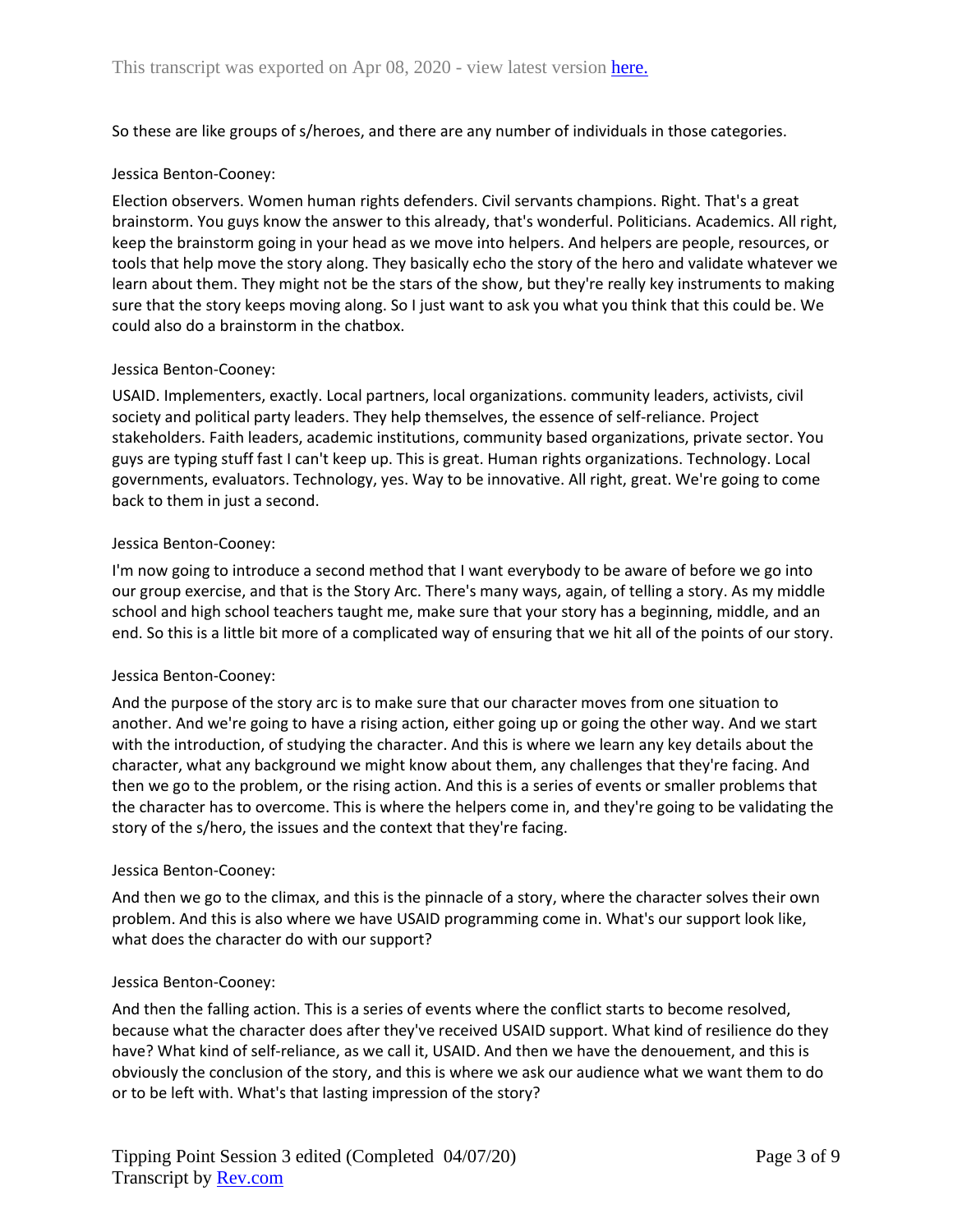### Jessica Benton-Cooney:

And we also can show the impact of USAID programming, both on that s/hero character, and then we zoom been back a little bit, and we show maybe the impact locally that USAID has had within that topic area. And then even globally, if we have those. So kind of just want to make sure that our character follows that general arc throughout a written format or video format.

### Stewart Hickman:

Okay, thanks, Jessica. That's a really helpful context, and two essential elements of the good story, the story arc and then the s/hero narrative. What we're going to do now, we're going to have an opportunity to explore these two methodologies a bit deeper, in smaller groups. So what's going to happen is our producers, Janina and Soojin are going to guide us into two breakout rooms, one of two breakout rooms, and then we'll have 15 minutes together as a small group to watch a video. We're going to reflect on that video and apply the two storytelling methodologies that that Jess just introduced us to. And so Janina, can you take us to our breakouts and explain?

### Janina Acevedo-Yates:

Absolutely, Stew, thank you. In just a few moments, you will be automatically transitioned into a breakout room, or a smaller virtual room. Here you have advanced capabilities, so we request that you please refrain from clicking stop sharing at any time. A producer will be in each room to ensure that the technology is working properly, and the facilitator will also be in each room helping to guide the group's reflection. Furthermore, you'll receive a series of broadcast messages during your time in these small breakout rooms. That will help us all keep to time. We will now transition into breakouts.

## Janina Acevedo-Yates:

Okay everyone. Welcome back to our main space. You are now back in plenary. If you have unmuted your microphone, please go ahead and re mute your microphone by clicking the microphone icon, and I would gladly now hand it over to Stew.

## Stewart Hickman:

So thanks, Janina and Soojin, for arranging that system. So we're back from our two breakout rooms, and you can see [inaudible 00:14:22] on the screens in front of you, you see the conversations from breakout room one at the top, and then breakout room two at the bottom. And I think... Am I right, Janina that everyone can kind of see all the comments and can they scroll through?

#### Janina Acevedo-Yates:

That's correct, Stew. We do invite participants to please read through what your colleagues have written on the screen.

#### Stewart Hickman:

Okay. So you can, if you were in two, you might want to have a look at what we said in breakout room one, and likewise if you were with Janina and me in breakout room one, you can see how the people in breakout room two responded to those same two questions.

#### Stewart Hickman: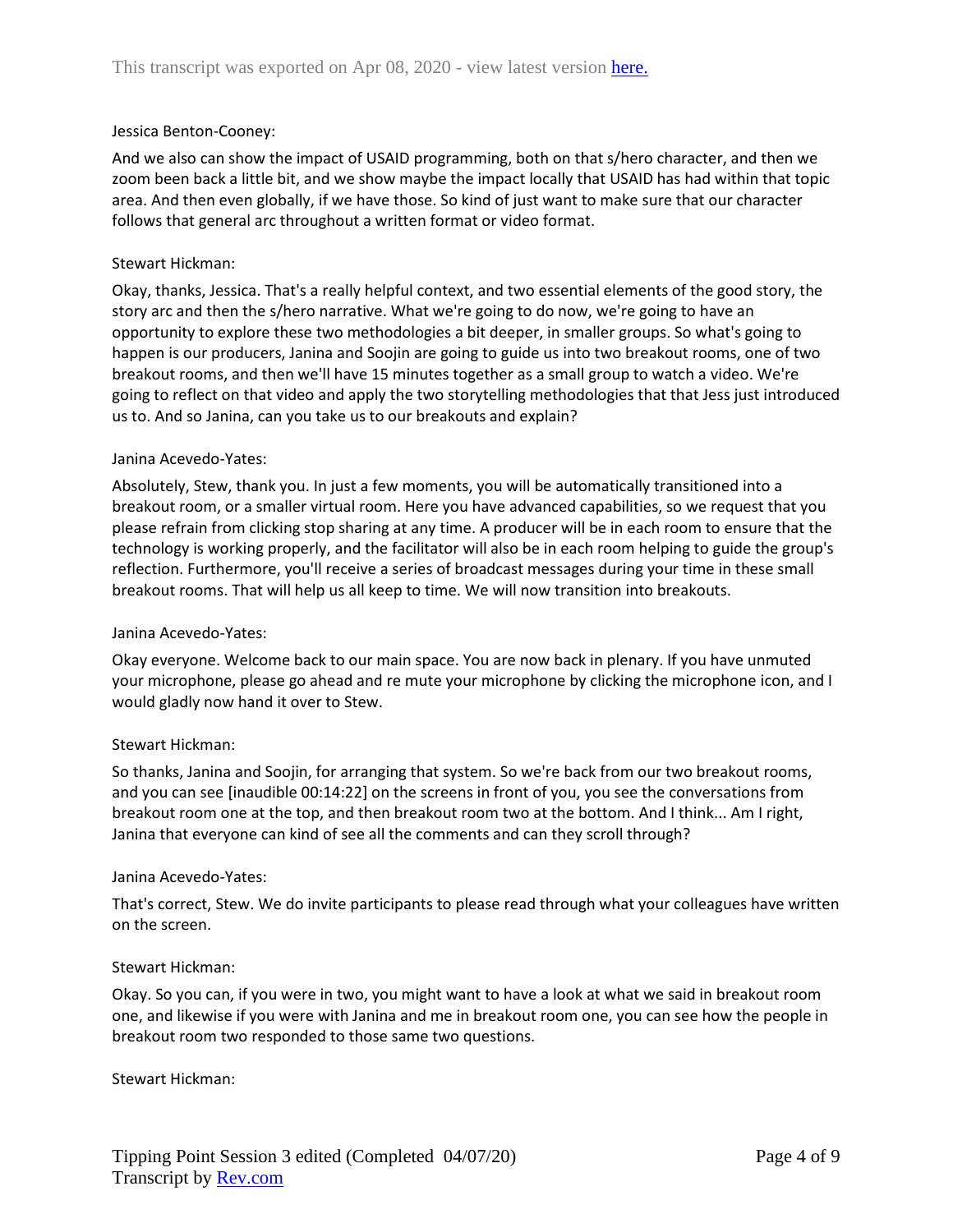Let me just jump in with a few comments. I think on the s/hero narrative, and this video is such a great way of exemplifying the thing that Jess was talking about, where the focus is on an individual in there, and they carry with them the struggles of a whole group of people. But it really helps us to dive into a person's life, and begin to see the world from their perspective. And I think that's something that everyone kind of picked up on as they are watching the story of Tanya. We get to see a specific person in a specific setting, but we also get to see and revel in her success and overcoming her struggle. And indeed, leveraging her experience to then turn around and help other people, I think is what we saw there.

## Stewart Hickman:

And on the story arc, this is interesting. We're asking about key details of the character. So we sort of learn about her, we learn about the issues that these people are facing, we learn about how this person is empowered. And there was a comment in, I think it was in room two, that we're all... The takeaway is that we're all humans, and should be treated with dignity and respect just by the fact that we're human and sharing the human experience.

## Stewart Hickman:

Okay. So I think what we're going to do now is... Any other things that need to be clarified? Are we just going to transition to this next bit?

## Stewart Hickman:

Okay. Thanks everyone. I hope that you enjoyed that experience, and being able to apply some of the things that we're learning as we go through. So we had an opportunity to look into what comprises a good story. And so now we want to figure out how to capture a good story, and what it means to do that. And fortunately we have with us today, as I said, Marco Bollinger, and he's joining us today for this portion of the session. And what we're really going to dive into is what he called Impact Storytelling. So Marco, can you tell us a little bit about your focus on creating a call to action?

## Marco Bollinger:

Hey Stu. Yeah. Well first of all, thanks for having me. I guess you guys are all seeing this slide here. This was my answer to why the hell am I here, and why are you listening to me? And the rough answer is, I've been doing this a long time. I've shot a huge range of stories over my career. And so, I'm going to share a few things that are specific to my process, which obviously totally relate to everything that Jessica and Stu had been sharing here. And just a few more details on what it is that I focus on when I'm thinking through this kind of a story, and building a much larger project around it. So Impact Storytelling.

## Janina Acevedo-Yates:

Marco. I'm so sorry if I must interrupt, can you please increase your microphone volume just a little bit? We want to make sure that we can capture your full story.

## Marco Bollinger:

How's that? That's not maxed out, but let me know if you can hear me.

## Janina Acevedo-Yates:

That sounds very good. Thank you.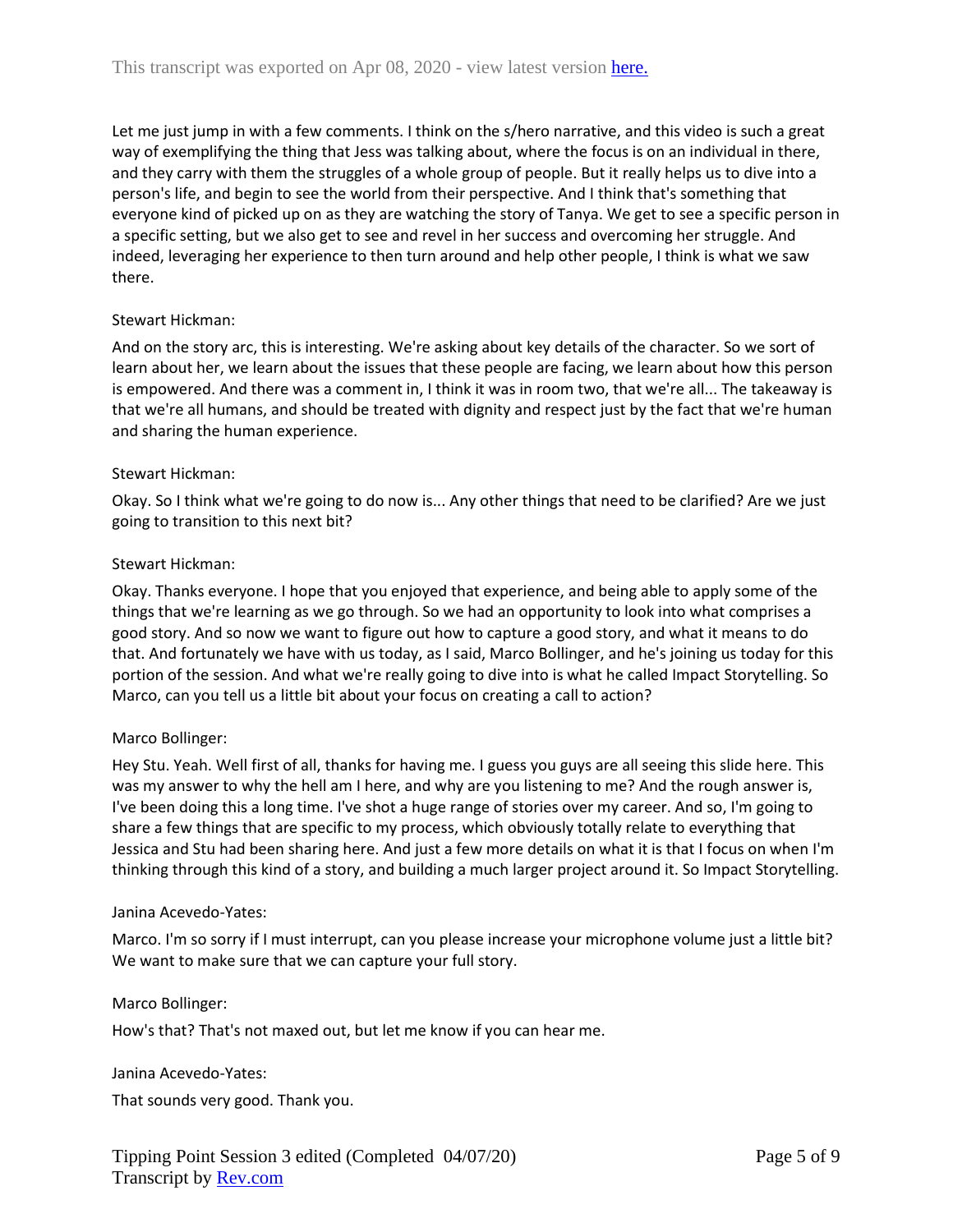# Marco Bollinger:

Okay. All right. So Impact Storytelling. It's kind of self explanatory, but the way that I define this is to use stories to drive social actions. And one of the critical components to that is making these large scale issues, whether they're social or environmental, much more relatable through simple emotional stories. And one of the best tools, as we're talking about, is a hero. So one of the issues I think we all have to deal with is cutting through the noise. There's a lot of information out there. As documentarians, as storytellers, we always come up against it.

# Marco Bollinger:

I'm showing this image because this is one of my photos that was able to do that. And the reason is, number one, that it's a little bit different, right? At the time that I was publishing this photograph, everything out there was very down, depressing refugee camp, and I was focusing on kids, and what really struck me was this resilience. And you give kids the space, the safe space, they really return to being kids. This is really important, given that as human beings, when an issue is too big for us, when there's too many faces and names and numbers, we actually shut down. Our emotional capacity diminishes as we attempt to understand something through logic.

## Marco Bollinger:

So this is where storytelling can be really, really powerful, and why it's often best to focus on one hero character. This hero character is going to bring context, and help you connect to an issue without your logical mind, more through emotion. So, and slide. So here's an example of a hero story. I love this because this is a very simple story. The way that I heard it, I read an article about this woman, Maria Assi, who became kind of this hero that really led me on this four year journey to make this documentary.

## Marco Bollinger:

And so this is the power of what you all have the capacity to do. You're on the ground, in often places that are connected to people on the ground. And this story had two photographs, and just an explanation of some of the work that Maria was doing. It was so inspiring to me, given the context of the Syrian refugee crisis and everything that I basically, long story short, packed up my cameras and went to Lebanon to go meet this woman. And talk to her, and find out what was going on. What I learned from her, and this is what's so important about heroes and their stories, they contextualize the situation, what is happening on the ground. For me, it was really the value of these child safe zones in Lebanon.

## Marco Bollinger:

So what I want to move into now is kind of the idea of where you want to land your context through your hero story. For me, in Impact Storytelling, it's critical to have a call to action. You want to tell a great story, you want to entertain, you want to emotionally engage. But where, as Jessica said, do you want to leave your audience? And how, if they're motivated, can they get involved in some way? So one of the tools that I always use is some very simple fact. I think that this is really a powerful, powerful tool to set context. As I mentioned before, the more information you give that puts you in your logical brain, the less people will emotionally connect, and oftentimes remember less, act less. So for me, it was really this idea that 50% of refugees are children.

## Marco Bollinger: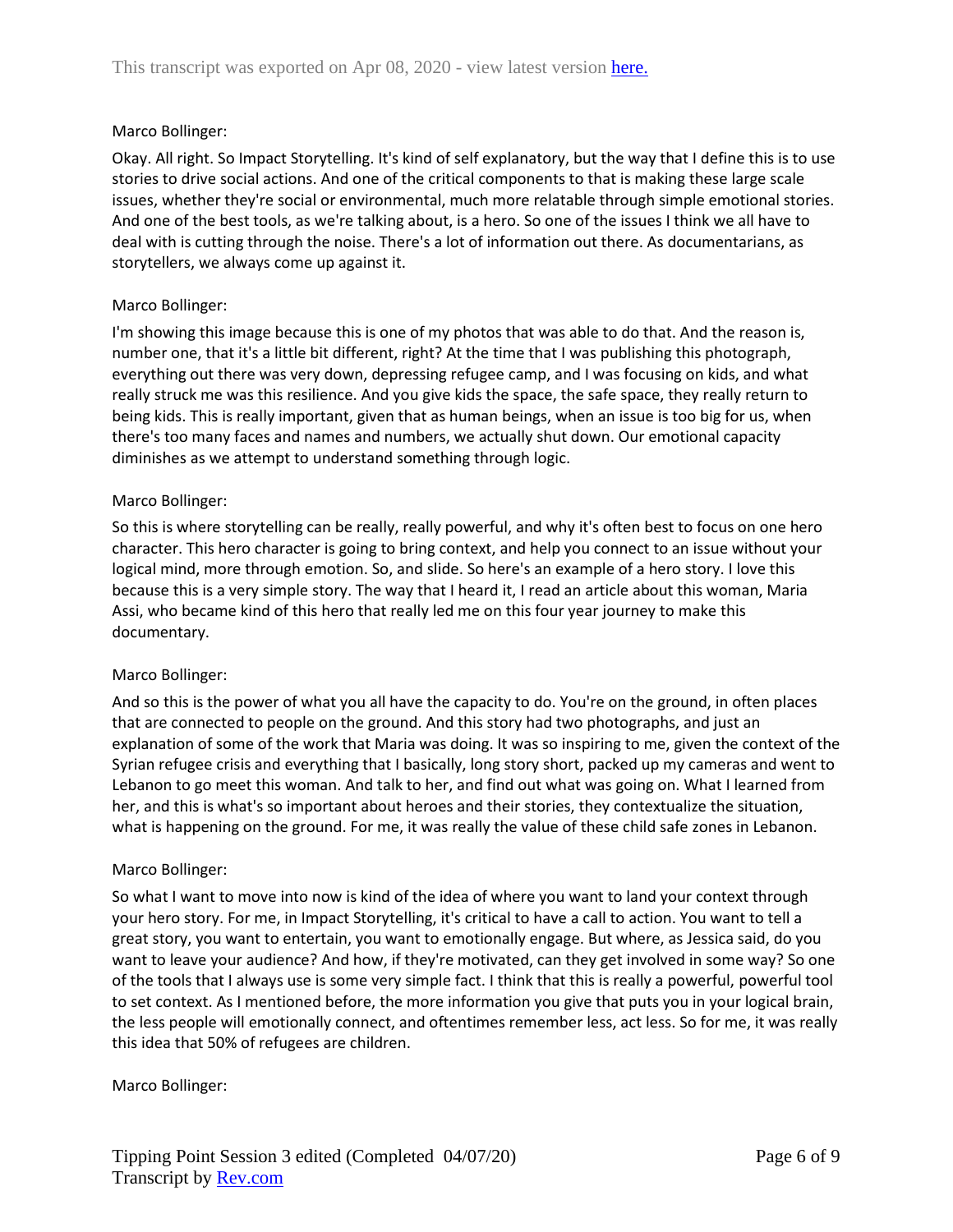This fact slapped me in the face. At the time, several years ago, I wasn't even aware of this fact. It was embarrassing that I didn't know, and I realized if I didn't know, someone who's relatively engaged, there were probably a ton of other people who were missing this really powerful fact that gives a lot of context to the story I was going to tell.

# Marco Bollinger:

The importance of a hero. We've been talking about this, Jessica mentioned this. I'm just putting this up as my little explanation of it, to bring it back up, because again, this is how you're going to cut through the noise, how you're going to engage your audience emotionally, and really importantly, how you're going to contextualize the story. I mean, we saw it with Tanya. There was almost no need to talk about the elements of the program she was in. All you had to understand was the context on the ground, what she faced, see how she grew into this empowered character, and you were pretty much sold on what the program was doing.

## Marco Bollinger:

So moving on from this, and getting to your call to action, it goes back to, in my opinion, the definition of Impact Storytelling. What do you want people to do? And once you figure that out, you can work back to, what is the context you really want to highlight through your hero, to make the work, the situation, everything relatable.

## Marco Bollinger:

So here's a few examples. This is a safe zone in Lebanon. I shot this photograph, and it's pretty uplifting, right? But what if I told you that all of these children are child laborers, and work eight hours a day in the potato fields? And this is one or two hours in a day they get to actually be kids. How does that change how you feel? And if I go a little bit further, and I mentioned that all of these child laborers are child laborers, because come winter in Lebanon, freezing, all the farming shuts down, they will freeze to death and starve if they don't work. Children are having to fend for themselves like adults in these situations. How does that change your feeling, given the photographs I'm showing to you? You've seen these uplifting photos, these are gorgeous children. If I tell you that this seven year old is parenting these other three and four year olds, how does that make you feel when you understand the context of this situation, and how does it make you feel when I tell you that this is the place they live and play?

## Marco Bollinger:

This is another tool of storytelling, is don't stick with one emotion. Don't just tell people how bad it is. Lift them up, show them the hope, so you can bring them back down and show them the reality. So again, what if I told you how beautifully they sing in their refugee choir, and then talk to you about how brutal the environment is, where they work every day in the potato fields? What if I show you how beautiful and cute they are, and told you that every one of these children is facing the brutal possibility of early marriage and all of the awful things that come with early child marriage?

## Marco Bollinger:

So that kind of gives you a little bit of context of where I come from, and how I bring context to images and stories through these individual humans, to make people care and feel emotionally connected to what they're seeing, what they're looking at. And you guys are going to get to see a couple, two minutes of one of my films that kind of shows you a little bit of how you can engage people through a story, and personify the issue and the action you want people to care about.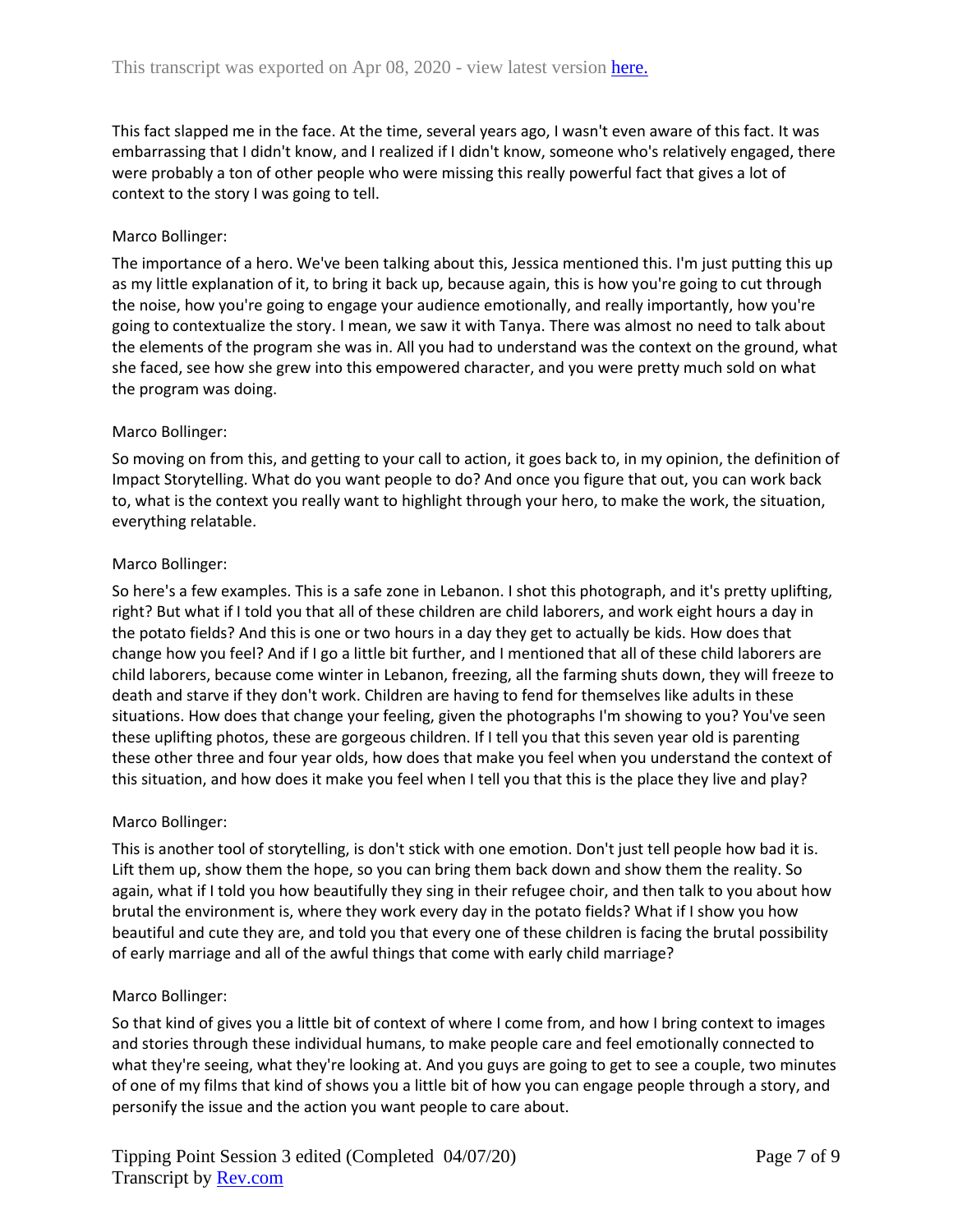### Janina Acevedo-Yates:

Thanks Marco. Similarly, as we did before, your screen will shift to a new browser, with the video prompted. Please click play, and then redirect back to this aid connect session upon finishing the video.

### Khadija:

#### Janina Acevedo-Yates:

All right. I do invite you, as you have now finished the video, to come back into the AIDConnect room.

### Marco Bollinger:

All right. Welcome back everyone. So... Oh yeah, we ready to go?

### Marco Bollinger:

So just to wrap up, I was asked to share what were some of the results of this project, and I would never claim that this was a direct result of my work and my film, it was a collaborative effort with the organization that I worked with, and all of the hard work that they do to create these educational safe zones for child laborers. But the Norway Refugee Council funded a permanent school next to the agricultural field for child laborers, as a result of the collaborative work that we all did together. And the excellent, excellent work that this organization, Beyond Association, does with these kids. Two of the films from my refugee kids series screened at the Cannes International Film Festival, and that has led to a fairly wide viewership of the film. Which also led to me getting a grant last year to go back a couple of years later to the camp, and do a storytelling workshop with the girls from the film. And the film we've created from that premiered in Dubai last fall.

## Marco Bollinger:

This is me with a couple of the girls at the new school. It's a really amazing place to visit, and an incredible place of hope for these kids. Again, I am completely sold on the power and need for safe spaces for kids, and the power of education. And that was the main call to action of this entire project. This aid organization, while everybody else was focused on emergency relief, food, shelter, water, medicine, they focused on providing places where kids could become kids again, which in my opinion and everything I've witnessed, was and is one of the most powerful ways to build community. The sounds of children coming back to this community, and parents having something to look forward to, and these education centers and banding together as a community to build a better future for their kids, was one of the most therapeutic and healing things I've ever seen in a refugee camp.

#### Marco Bollinger:

So that's about it. Thank you so much. I'm obviously... I love the work that you all do. So if I can ever help or answer questions or brainstorm, please don't feel shy about reaching out.

## Stewart Hickman:

Thanks Marco. That's fabulous. What a very powerful and impactful presentation about Impact Storytelling. And I'm sure that we are left with feelings and images from what you shared with us that will call us to action. So now what do we do with these good stories? Just in the few minutes that we